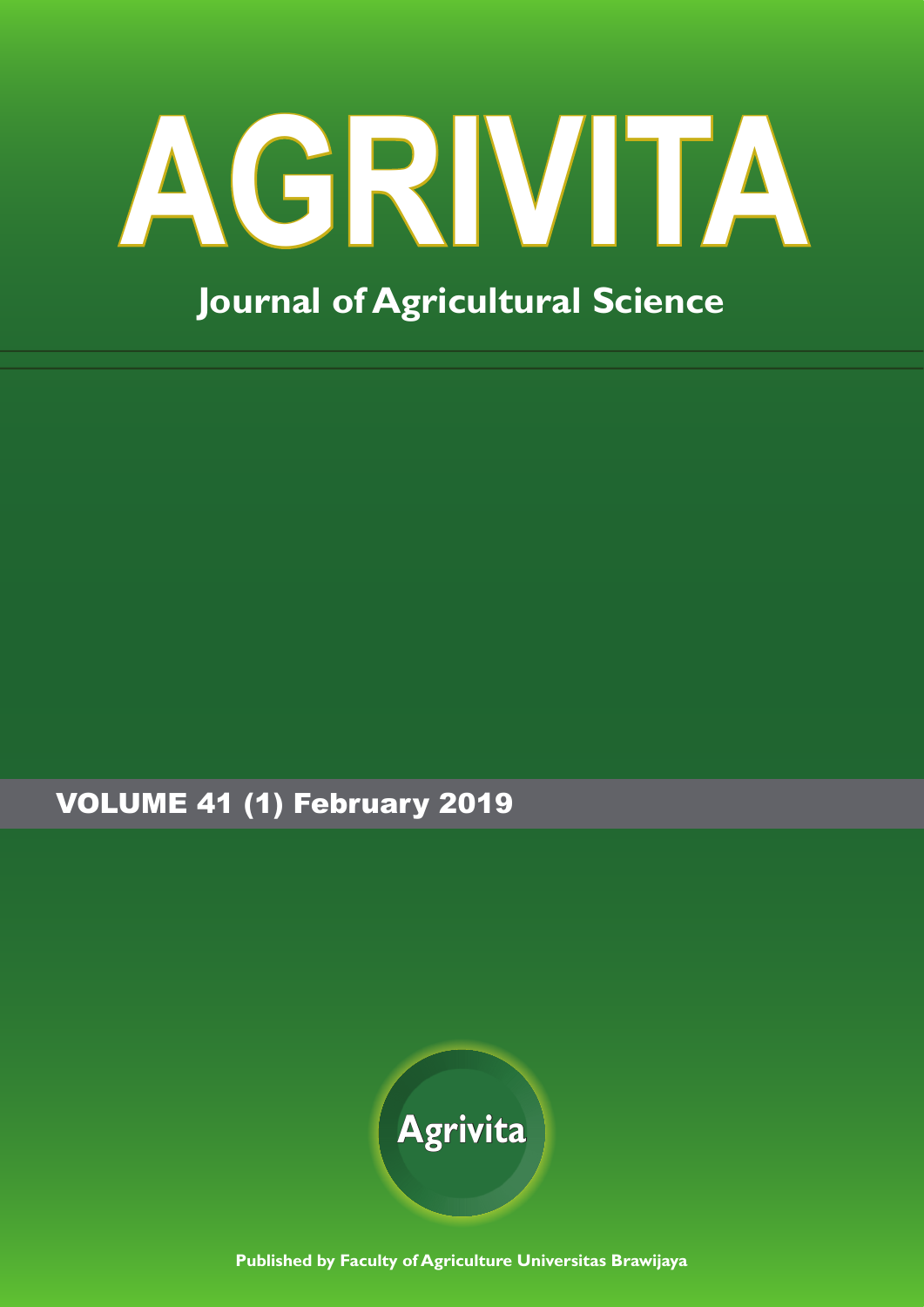#### **ISSN: 0126-0537 (Printed-Indonesia) 2302-6766 (Printed-English) 2477-8516 (Online)**

# **AGRIVITA Journal of Agricultural Science**

AGRIVITA Journal of Agricultural Science is a peer-reviewed, scientific journal published by Faculty of Agriculture Universitas Brawijaya Indonesia in collaboration with Indonesian Agronomy Association (PERAGI). The aims of the journal are to publish and disseminate high quality, original research papers and article review in plant science i.e. agronomy, horticulture, plant breeding, soil sciences, plant protection and other pertinent field related to plant production. AGRIVITA is published three times per year in February, June and October.

The journal is accredited first grade (Sinta 1/S1) based on Decree No: 30/E/KPT/2018 by Ministry of Research, Technology and Higher Education (RistekDikti), The Republic of Indonesia.

AGRIVITA has been Indexed in SCImago Journal & Country Rank (SJR), Elsevier Scopus, Emerging Sources Citation Index (ESCI) – Web of Science, Directory of Open Access Journals (DOAJ), ASEAN Citation Index (ACI), Science and Technology Index (SINTA), ProQuest and Google Scholar

## **EDITORIAL TEAM**

#### **Editor in Chief**

Prof. Dr. Kuswanto (Scopus ID: 57192702058) Universitas Brawijaya, Indonesia

#### **Editorial Board**

Prof. Dr. Moch. Dawam Maghfoer (Scopus ID: 55440224300) Universitas Brawijaya, Indonesia Syahrul Kurniawan, Ph.D (Scopus ID: 55876481800) Universitas Brawijaya, Indonesia Dr. Budi Waluyo (Scopus ID: 56605006300) Universitas Brawijaya, Indonesia Hagus Tarno, Ph.D (Scopus ID: 36163526900) Universitas Brawijaya, Indonesia Dr. Agr. Akhmad Rizali (Scopus ID: 6507320984) Universitas Brawijaya, Indonesia

#### **International Editorial Board**

Prof. Dr. Widiatmaka (Scopus ID: 56962708400) Bogor Agricultural University, Indonesia Jintana Unartngam, Ph.D (Scopus ID: 8528493500) Kasertsat University, Thailand Dr. Dono Wahyuno (Scopus ID: 650a7969735) Indonesian Spice and Medicinal Crops Research Institute Seca Gandaseca, Ph.D (Scopus ID: 35071255800) Universiti Putra Malaysia Prof. Kurniatun Hairiah (Scopus ID: 6602368888) Universitas Brawijaya, Indonesia Dr. Mohammad Reza Alizadeh (Scopus ID: 16642292100) Rice Research Institute of Iran (RRII), Islamic Republic of Iran Markus Anda, Ph.D (Scopus ID: 23024287000) Indonesian Centre for Agricultural Land Resource Research and Development Prof. Anoop Kumar Srivastava (Scopus ID: 56688989000) National Research Centre For Citrus, India Dr. Mohammad Ali Shariati (Scopus ID: 56096567300) Orel State Agrarian University, Russian Federation Dr. Mohammad Valipour (Scopus ID: 55877297968) Islamic Azad University, Islamic Republic of Iran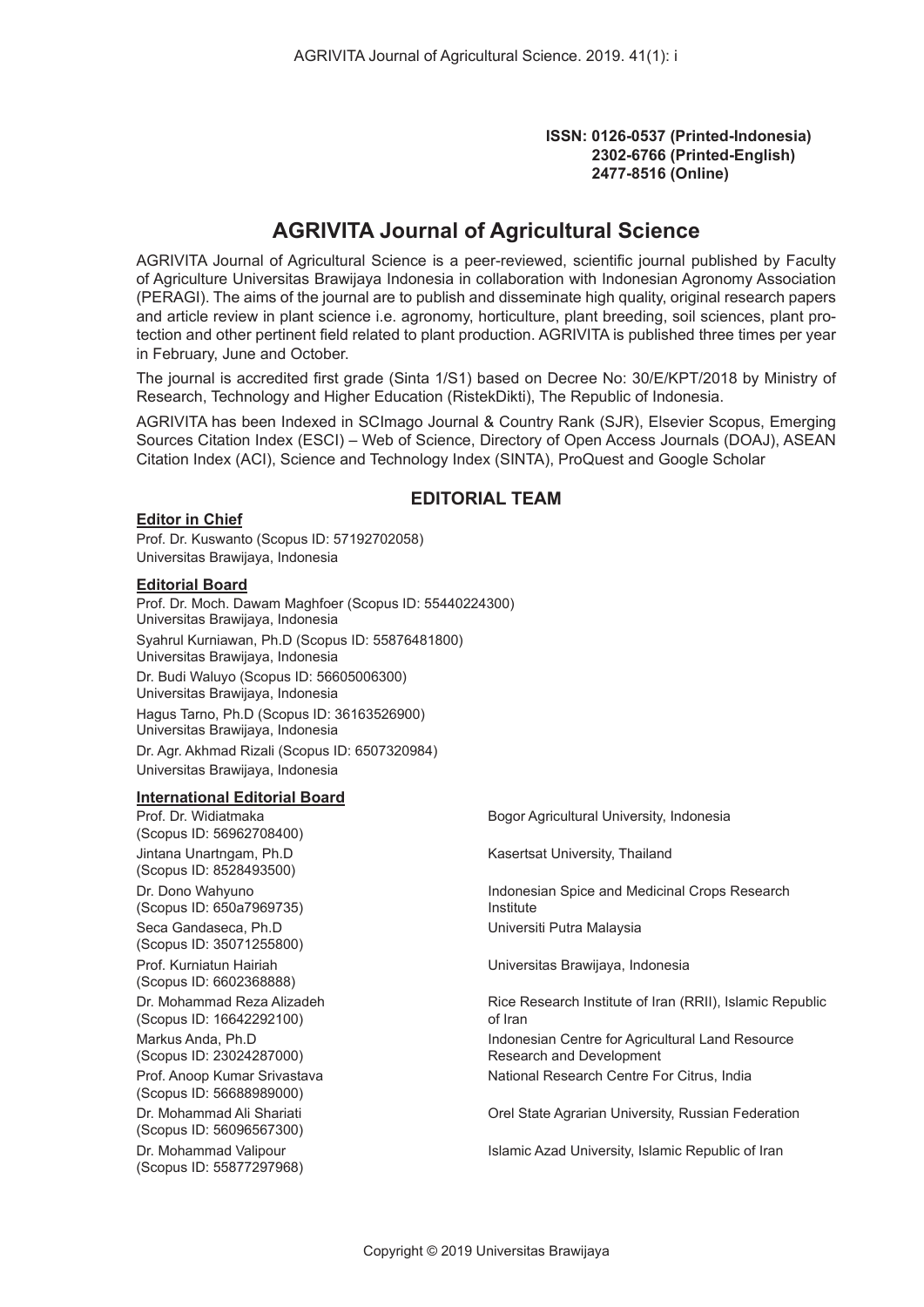Prof. B. Mohan Kumar, Ph.D (Scopus ID: 55435104500)

Hiran Anjana Ariyawansa, Ph.D (Scopus ID: 55752594000) Prof. Dr. Wani Hadi Utomo (Scopus ID: 6507144030) Prof. Dr. Eko Handayanto (Scopus ID: 6508116842)

#### **Assistant Editor**

Silvia Santi Wahyuni Universitas Brawijaya, Indonesia

Aini Nur Laila Universitas Brawijaya, Indonesia

Endah Apriliani Universitas Brawijaya, Indonesia Nalanda University, India

National Taiwan University, Taiwan

Universitas Brawijaya, Indonesia

Universitas Brawijaya, Indonesia

#### **EDITORIAL ADDRESS**

Faculty of Agriculture Universitas Brawijaya Jl. Veteran Malang 65145 East Java Indonesia Phone/Fax: +62-341-575743 E-mail : agrivita@ub.ac.id, agrivitafaperta@yahoo.com, agrivitafaperta@gmail.com Website: http://www.agrivita.ub.ac.id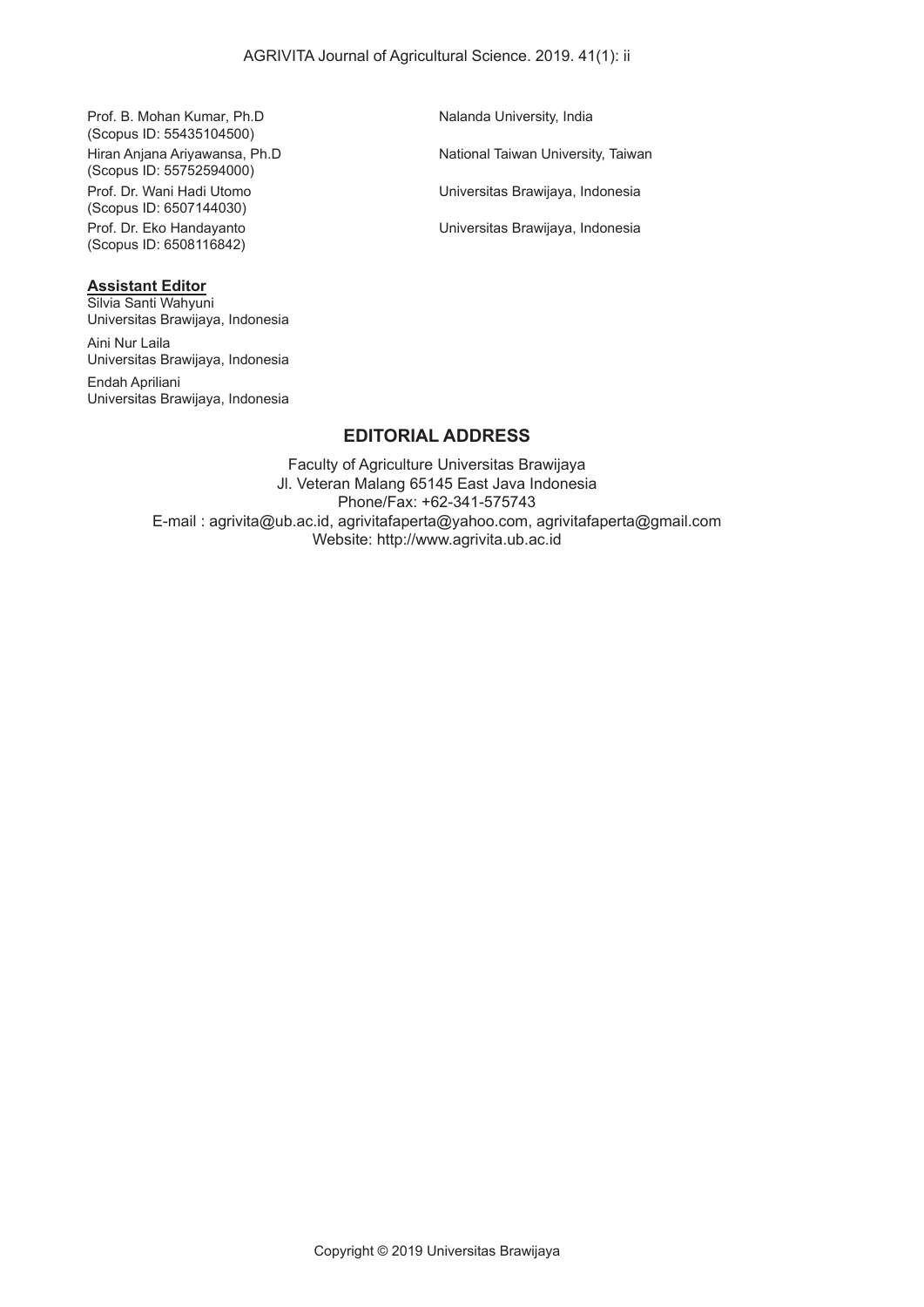#### **Editorial Team would like to thank to peer reviewer who has been invited by Agrivita Journal of Agricultural Science Volume 41 number 1, 2019**

Prof. Yasushi Mitsuda, Ph.D (Scopus ID: 12798575600) (Forestry - University of Miyazaki, Japan)

Nobuya Mizoue, Ph.D (Scopus ID: 6602965532) (Forest Management - Kyushu University, Japan)

Tetsuji Ota, Ph.D (Scopus ID: 36716645800) (Forest Management - Institute of Decision Science for a Sustainable Society, Kyushu University, Japan)

Makoto Takahashi, Ph.D (Scopus ID: 56287823400) (Plant Physiology - Faculty of Agriculture, University of the Ryukyus, Japan)

Prof. B. Mohan Kumar, Ph.D (Scopus ID: 55435104500) (Agroforestry - School of Ecology and Environment Studies, Nalanda University, India)

Meredith P. Martin, Ph.D (Scopus ID: 42961945400) (Forestry - School of Forestry and Environmental Studies, Yale University, USA)

Dr. Joseph A. Adjetey (Crop Physiology - School of Agricultural Sciences and Agribusiness, University of KwaZulu-Natal, South Africa)

Patcharin Tanya, Ph.D (Scopus ID: 11539498100) (Genetics and Molecular Biology - Kasetsart University, Thailand)

Prof. Dr. Teo Chee How (Genetic Engineering - Taylor's University, Malaysia)

Dr. Halil Akinci (Scopus ID: 26322246900) (Geomatics Engineering - Faculty of Engineering, Artvin Çoruh University, Turkey)

Haviluddin, Ph.D (Scopus ID: 57201216710) (Computer Science - Universitas Mulawarman, Indonesia)

Dr. Chairani Martasari (Scopus ID: 55750382400) (Plant Breeding - Indonesian Citrus and Subtropical Fruits Research Institute, Indonesia)

Affandi, Ph.D (Scopus ID: 55981822000) (Plant Pest and Disease - Indonesian Tropical Fruits Research Institute, Indonesia)

Prof. Dr. Hadiwiyono (Scopus ID: 57201774621) (Plant Pathology - Universitas Sebelas Maret, Indonesia)

Tri Puji Priyatno, Ph.D (Plant Biotechnology - Indonesian Center for Agricultural Biotechnology and Genetic Resources Research and Development, Indonesia)

Dr. Arnoldus Klau Berek (Scopus ID: 57191536821) (Soil Science - Universitas Timor, Indonesia)

Puji Lestari, Ph.D (Scopus ID: 6507413576) (Molecular Biology - Indonesian Center for Agricultural Biotechnology and Genetic Resources Research and Development, Indonesia)

Dr. Dede J. Sudrajat (Scopus ID: 56590048000) (Agroforestry - Forest Tree Seed Technology Research Institute, Indonesia)

Prof. Dr. Dedik Budianta (Scopus ID: 6506086436) (Soil Science - Sriwijaya University, Indonesia)

Dr. Eko Hanudin (Scopus ID: 57196062767) (Soil Chemistry - Gadjah Mada University, Indonesia)

Yogo Setiawan (Plant Pest and Disease - Universitas Brawijaya, Indonesia)

Kurniawan Budiarto, Ph.D (Scopus ID: 12243097600) (Plant Breeding and Genetic Resources – Indonesian Citrus and Subtropical Fruit Research Institute, Indonesia)

Hardian Susilo Addy, Ph.D (Scopus ID: 55035208700) (Plant Pathology - Universitas Jember, Indonesia)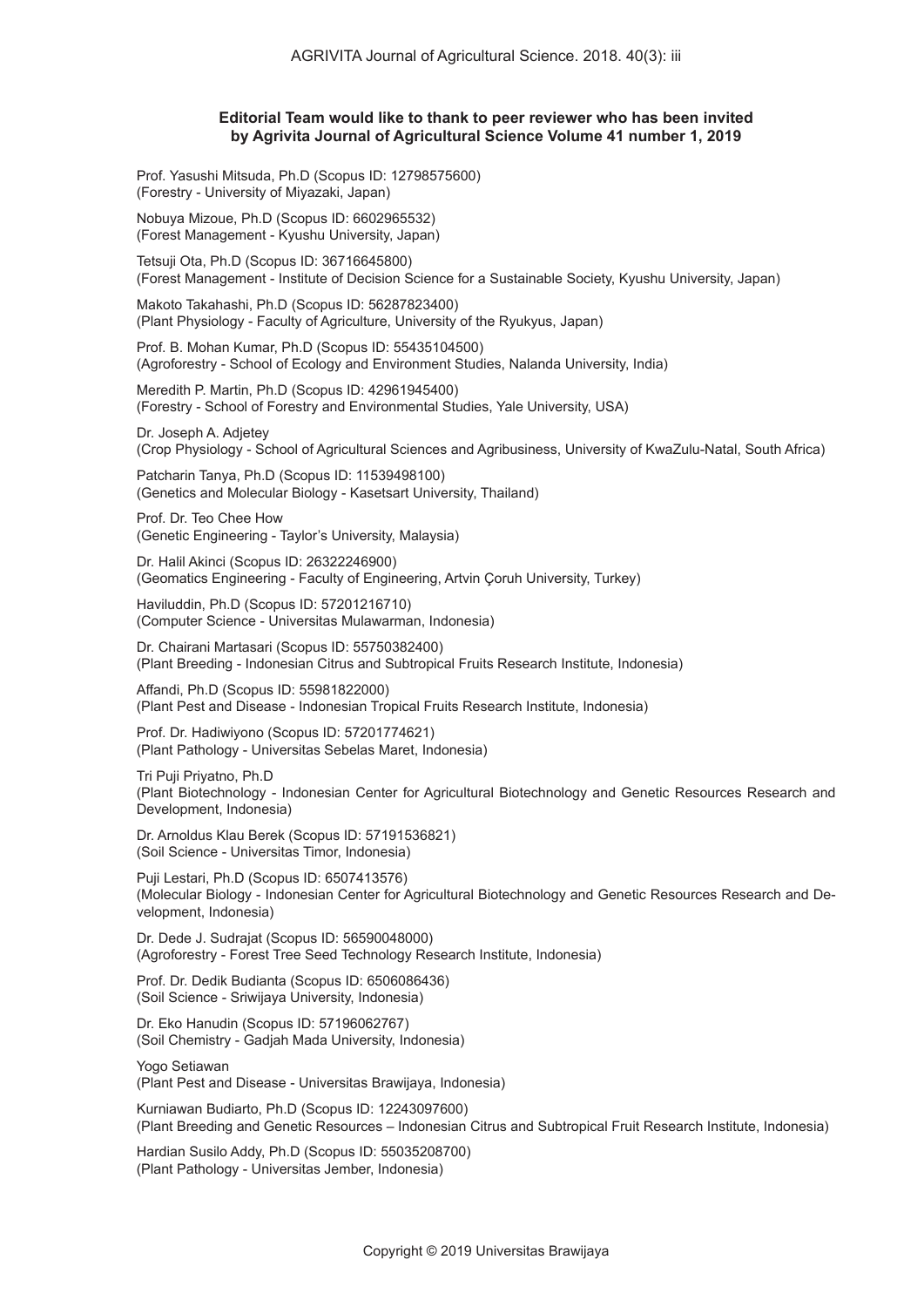Prof. Dr. Supriadi (Phytopathology - Indonesian Spice and Medicinal Crops Research Institute, Indonesia)

Cicik Udayana, M.Si (Agronomy - Universitas Brawijaya, Indonesia)

Dr. Joko Susilo Utomo (Scopus ID: 37069591500) (Postharvest Technology - Indonesian Legumes and Tuber Crops Research Institute, Indonesia)

Dr. Retno Mastuti (Scopus ID: 8573611000) (Plant Physiology - Faculty of Mathematics and Natural Sciences, Universitas Brawijaya, Indonesia)

Dr. Rindang Dwiyani (Scopus ID: 36604233900) (Horticulture - Universitas Udayana, Indonesia)

Djajadi, Ph.D (Scopus ID: 55204846200) (Soil Science - Indonesian Sweetener and Fiber Crops Research Institute, Indonesia)

Hagus Tarno, Ph.D (Scopus ID: 36163526900) (Pest and Crop Disease - Universitas Brawijaya, Indonesia)

Prof. Dr. Moch. Dawam Maghfoer (Scopus ID: 55440224300) (Agronomy and Horticulture - Universitas Brawijaya, Indonesia)

Syahrul Kurniawan, Ph.D (Scopus ID: 55876481800) (Soil Science - Universitas Brawijaya, Indonesia)

Prof. Dr. Shahabuddin Saleh (Scopus ID: 35335106500) (Entomology - Universits Tadulako, Indonesia)

Dr. Akhmad Rizali (Scopus ID: 6507320984) (Plant Pests and Diseases - Universitas Brawijaya, Indonesia)

Prof. Dr. Kuswanto (Scopus ID: 57192702058) (Genetics and Plant Breeding - Universitas Brawijaya, Indonesia)

Dr. Yayan Sanjaya (Scopus ID: 55865083900) (Entomology - Universitas Pendidikan Indonesia, Indonesia)

Dr. Budi Waluyo (Scopus ID: 56605006300) (Genetics and Plant Breeding - Universitas Brawijaya, Indonesia)